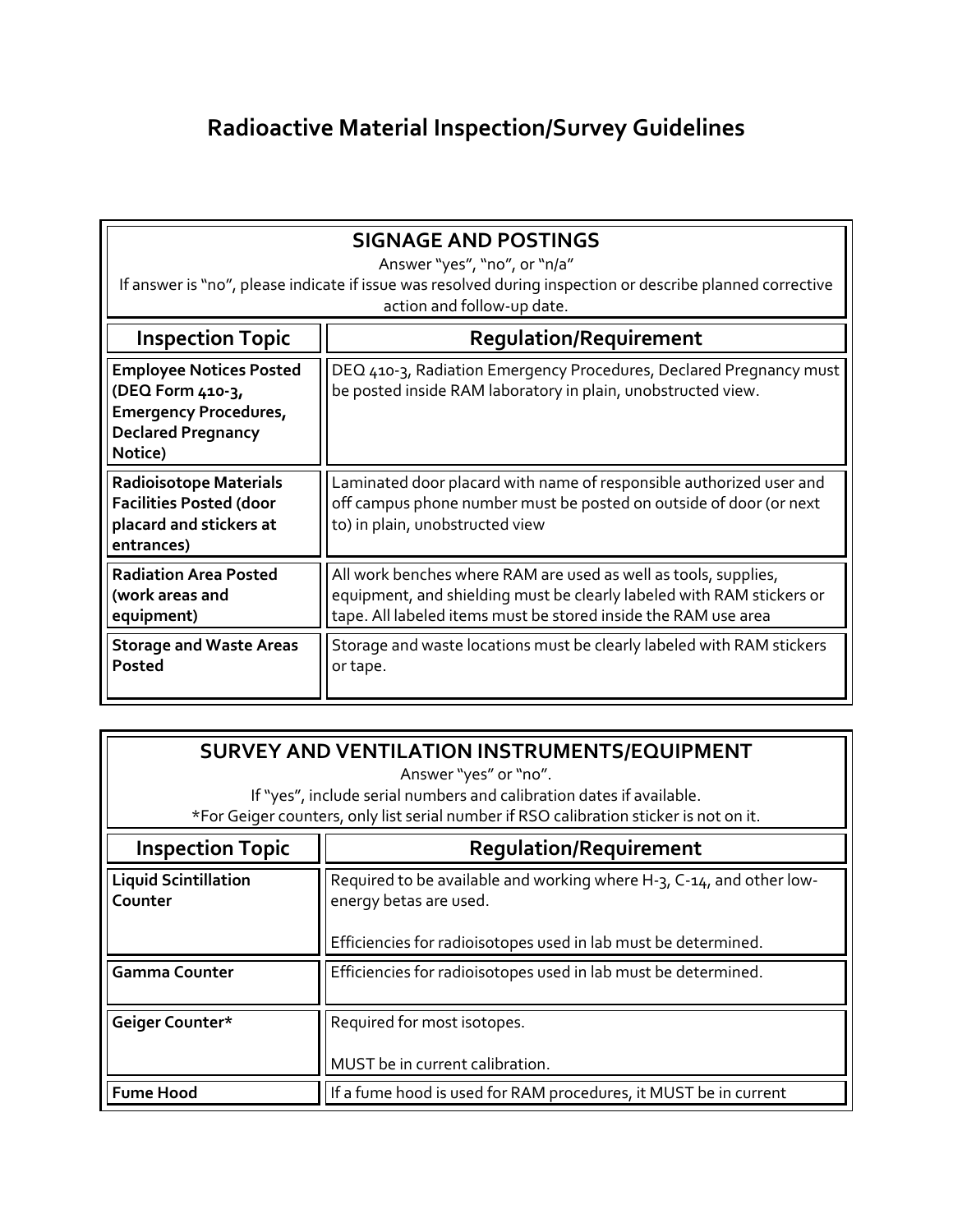|                          | calibration.                                                                            |
|--------------------------|-----------------------------------------------------------------------------------------|
| <b>Laminar Flow Hood</b> | If a laminar flow hood is used for RAM procedures, it MUST be in current<br>calibration |
| <b>Biosafety Cabinet</b> | If a biosafety cabinet is used for RAM procedures, it MUST be in current<br>calibration |

| <b>RECORD KEEPING AND WASTE STORAGE</b>                                                                                      |                                                                                                                                                                                                                                                                                   |
|------------------------------------------------------------------------------------------------------------------------------|-----------------------------------------------------------------------------------------------------------------------------------------------------------------------------------------------------------------------------------------------------------------------------------|
| Answer "yes", "no", or "n/a".                                                                                                |                                                                                                                                                                                                                                                                                   |
| If answer is "no" please indicate if issue was resolved on-site or describe planned corrective action and<br>follow-up date. |                                                                                                                                                                                                                                                                                   |
| <b>Inspection Topic</b><br><b>Regulation/Requirement</b>                                                                     |                                                                                                                                                                                                                                                                                   |
| <b>Monthly Contamination</b>                                                                                                 | Contamination surveys must be performed and logged on a monthly                                                                                                                                                                                                                   |
| <b>Surveys</b>                                                                                                               | basis so long as stock and/or waste is present in the laboratory. These<br>will need to be done using swipes to test for removable contamination<br>in areas where stocks or waste are stored.                                                                                    |
|                                                                                                                              | Logs will need to include LSC/gamma printouts, date, and initials of<br>person performing the survey, areas included in survey, and be<br>converted to dpm or pCi units.                                                                                                          |
|                                                                                                                              | Cleaning will be required if contamination is found in excess of 100<br>$pCi/100$ cm <sup>2</sup> (220 dpm/100 cm <sup>2</sup> ). If cleaning is required, cleaning<br>methods and follow-up swipes must be included.                                                             |
| <b>Usage Contamination</b><br><b>Surveys</b>                                                                                 | Contamination surveys must be performed at the end of each use of<br>radioactive materials. This can be done using an LSC or gamma<br>counter, or a Geiger counter if applicable (can be used for beta emitters<br>with energies >160 keV and gamma emitters).                    |
|                                                                                                                              | LSC/gamma counter surveys must include the printouts from the<br>counter.                                                                                                                                                                                                         |
|                                                                                                                              | Geiger counter surveys must include the serial number and calibration<br>date of the counter, and it must have appropriate beta efficiencies<br>determined by RSO during calibration. If contamination is indicated,<br>swipes must be used to check for removable contamination. |
|                                                                                                                              | All surveys must include date of survey, initials of person performing<br>survey, items/equipment included in survey, and be converted to dpm<br>or pCi units.                                                                                                                    |
|                                                                                                                              | Cleaning will be required if contamination is found in excess of 100                                                                                                                                                                                                              |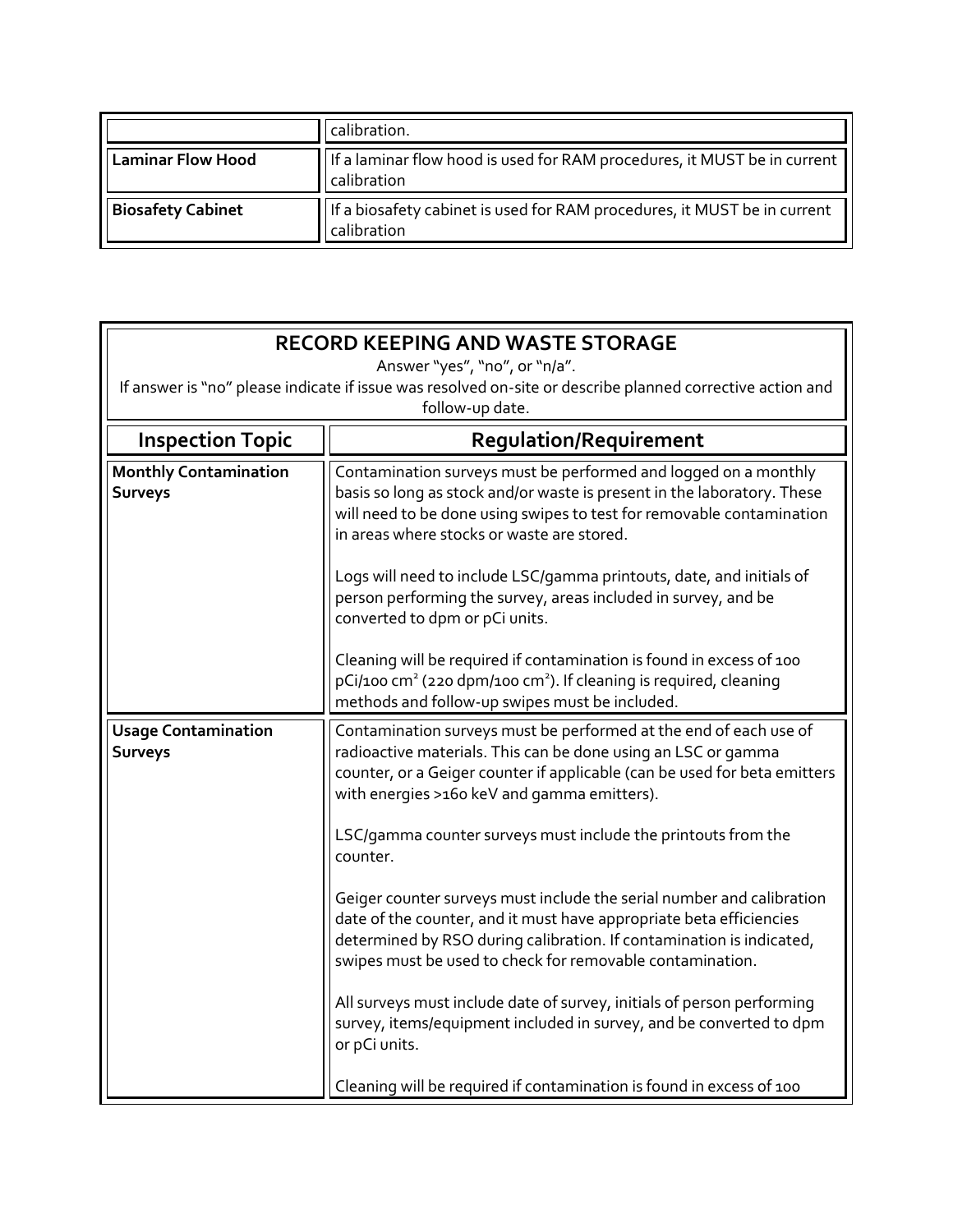|                                                                    | $pCi/100$ cm <sup>2</sup> (220 dpm/100 cm <sup>2</sup> ). If cleaning is required, cleaning<br>methods and follow-up swipes must be included.                                                                                                             |
|--------------------------------------------------------------------|-----------------------------------------------------------------------------------------------------------------------------------------------------------------------------------------------------------------------------------------------------------|
| <b>Inventory Logs (Sealed</b><br>Sources)                          | Logs for the last three years must be available upon request.                                                                                                                                                                                             |
| <b>Inventory Use/Disposition</b><br><b>Logs (Unsealed Sources)</b> | Logs for the last three years must be available upon request.<br>Disposition sheets must be filled out in a timely manner and copies of<br>disposition sheets for disposed inventory must be sent to RSO.                                                 |
| <b>Waste Disposals (Sewer,</b><br>solid, liquid)                   | All disposals should be logged accordingly on disposition sheets.<br>Sewer disposals must have activity concentration (in dpm or pCi) and<br>volume disposed as well as date and diluted volume.                                                          |
| <b>Waste Containers Labeled</b>                                    | Waste containers must be clearly labeled with RAM stickers/tape and<br>the radioisotope it contains.                                                                                                                                                      |
| <b>Waste Separated by</b><br>Isotope                               | Only H-3 and C-14 are allowed to be mixed in waste containers with the<br>exception of dual-labeling procedures.                                                                                                                                          |
| <b>Training Certificates -</b><br><b>URCA</b>                      | Current training certificates for online training through the RSO must<br>be available for all active users on a PI's permit.                                                                                                                             |
| <b>Training Certificates - Lab</b><br><b>Specific</b>              | Lab-specific training is required for ALL personnel who work with<br>radioactive materials. Such training must be documented and renewed<br>on an annual basis. Records of this training for the last three years must<br>be made available upon request. |

| <b>STORAGE OF RADIOISOTOPES</b><br>Answer "yes", "no", or "n/a"<br>If answer is "no", please indicate if issue was resolved on-site or describe planned corrective action and<br>follow-up date. |                                                                                                                                                                                                                |
|--------------------------------------------------------------------------------------------------------------------------------------------------------------------------------------------------|----------------------------------------------------------------------------------------------------------------------------------------------------------------------------------------------------------------|
| <b>Inspection Topic</b>                                                                                                                                                                          | <b>Requlation/Requirement</b>                                                                                                                                                                                  |
| <b>Unsealed Sources have RSO</b><br><b>Inventory Labels</b>                                                                                                                                      | All unsealed sources must have an inventory label issued by OSU's<br>Radiation Safety Office with an identifying inventory number.                                                                             |
| <b>Sealed sources have RSO</b><br><b>Inventory Labels</b>                                                                                                                                        | All sealed sources must have an inventory label issued by OSU's<br>Radiation Safety Office with an identifying inventory number.                                                                               |
| <b>Security of Licensed Material</b>                                                                                                                                                             | All RAM sources must be kept in a secure from unauthorized access.<br>This can be a lab that is locked when unoccupied by authorized<br>personnel, or in a locked refrigerator/freezer/cabinet with restricted |